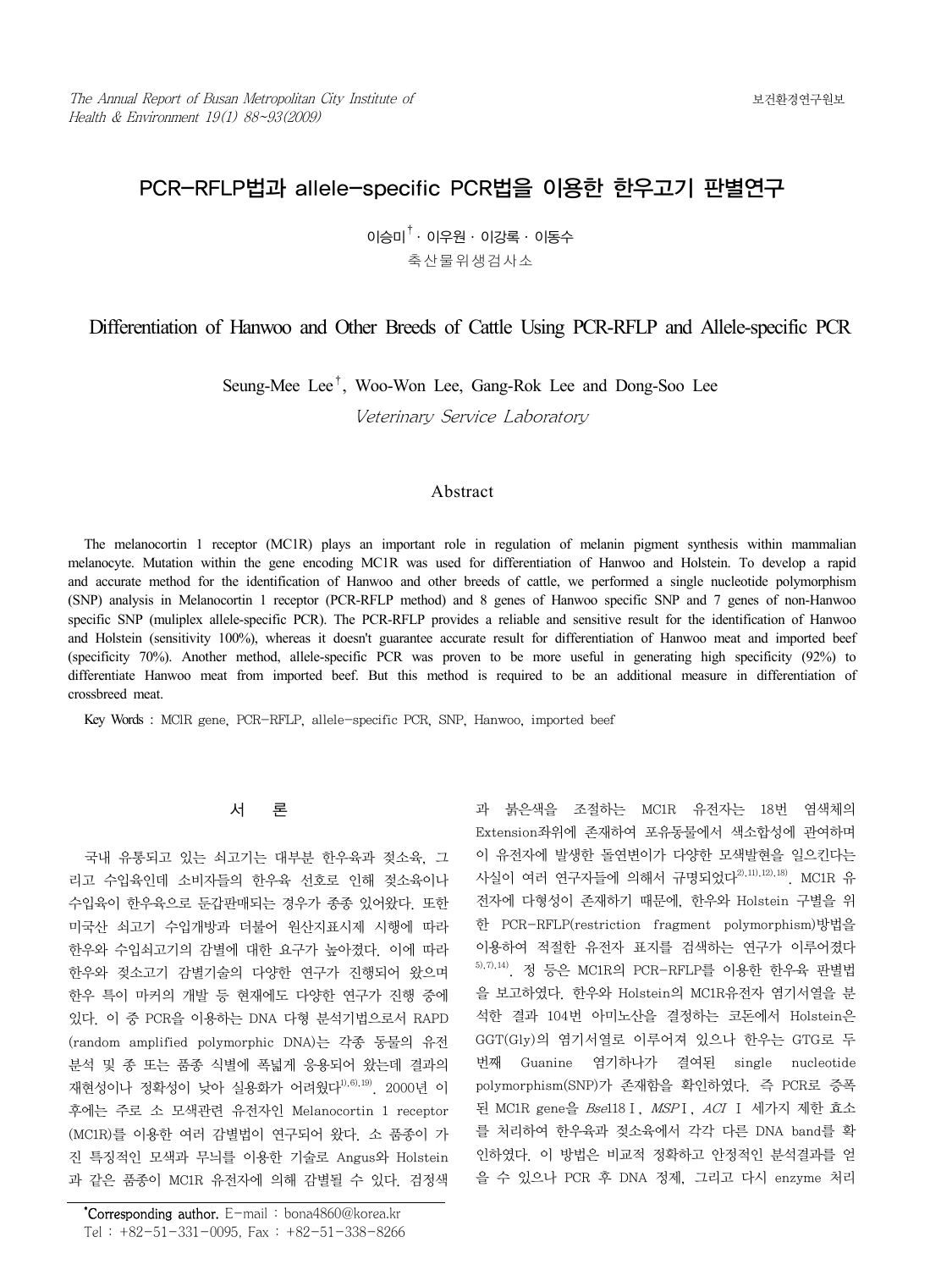과정을 거친 후 agarose gel에 전기영동을 해야 하는 번거로움 이 있었다. 또한 Limousin 이나 hereford 등과 같이 황색모색 을 가진 수입소의 경우 한우와 감별이 불가하였다 $^{1-4)}$ .

SNP는 DNA 염기서열에서 하나의 염기서열 차이를 보이는 유전적 변화 또는 변이, 집단에서 1% 이상의 빈도로 존재하는 2개의 대립 염기서열이 발생하는 위치를 말하며 염기의 결손, 삽입 또는 치환에 의해 발생하며 사람 유전자에서 가장 많은 변이의 원인으로 질병이나 약물의 개발을 위해 많은 연구가 이 루어지고 있으며 소에서 MC1R 유전자는 작은 규모의 SNP를 분석하는 방법 중의 하나이다 $^{15,20)}$ . SNP의 검출을 위한 가장 확실한 방법은 DNA염기서열을 분석하는 것이 일반적이지만, 이것은 힘들고 시간이 많이 소모된다는 단점이 있으며 현재 까지 개발된 SNP분석 방법으로는 allele-specific oligonucleotide hybridization, ligase chain reaction, PCR-RFLP, 형광 probe와 5'-nuclease assay, allele-specific PCR 방법이 있다1),7),10),13),21),22). MCIR의 최대단점인 황색을 가진 수 입쇠고기와의 감별을 위해 한우만의 특이 마커 개발이 계속되 어 왔으며 축산과학원과 충북대학교에서 한우감별 마커를 특허 출원하였다26). 한우와 젖소감별 뿐 아니라 수입쇠고기와의 감별 을 위해 한우와 비한우 사이에서 빈도차이를 나타내는 SNP를 근거로 하여 한우 특이적 프라이머와 비한우 특이적 마커를 이 용한 multiplex allele-specific PCR법이 개발되었다.

본 연구에서는 한우와 젖소 뿐 아니라 수입쇠고기를 감별하 기 위해 MCIR법과 개발된 multiplex allele-specific PCR법을 비교·연구하여 신속정확한 감별법을 제시하고자 하였다.

### 재료 및 방법

## 공시 재료

본 연구에서 사용된 공시재료는 도축장에서 도축한 완전한 황갈색의 한우 56마리, Holstein(젖소) 40마리, 교잡우 13마리 에서 근육을 채취하였으며 검역원에서 공수된 수입쇠고기 41건 을 실험에 사용하였다.

### Genomic DNA 추출 및 정제

근육조직으로부터 genomic DNA추출은 Miller<sup>16)</sup> 등의 phenol/chloroform 추출방법의 일부를 변형하여 실시하였다.

Nucleic lysis solution(promega, USA) 500  $\mu$ L에 풀어 65℃ 30분 반응시킨 후, phenol/chloroform(1:1) 500 L를 혼합하 여 12,000 rpm에서 3분 정도 원심분리하여 단백질을 제거 한 후 상층액을 isopropanol 600  $\mu$ L와 혼합하여 12,000rpm에서 5분 정도 원심분리하여 DNA를 침전시켰다. 추출된 DNA는 70% ethanol로 2회 세척 후 65℃에서 5분 정도 건조하여 순수 한 3차 증류수에 용해하여 50~150 ng/ $\mu$ L 농도로 희석하여  $-20$  $^{\circ}$  $^{\circ}$ 에서 보관하였다.

## PCR-RFLP법

GenBank에 등록된 소의 MC1R 부위의 염기 서열을 기초로 하여 primer를 설계하였으며 Bioneer에 합성을 의뢰하였으며 사용한 primer 및 enzyme은 Table 1과 같다. PCR 반응을 위 해 PCR Premix(solgent, Korea)를 사용하였으며 template DNA 1  $\mu$ L, 각 10 pmol/ $\mu$ L의 forward, reverse primer 1  $\mu$ L 씩을 첨가하고 멸균증류수로 20 μL가 되게 조정하였다. 증폭 은 PCR thermocycler를 사용하였으며 수행은 95℃에서 5분간 수행 후 95℃ 30초, 55℃ 1분, 72℃ 1분을 35cycle을 수행한 뒤 72℃에서 5분간 반응시켜 PCR을 완료하였다. 증폭된 PCR 산물은 1.5% agarose gel에서 전기영동하여 산물을 확인한 후 enzyme 처리 2시간 반응하여 다시 2.5% agarose gel에 전기 영동하여 DNA 절편을 확인하였다.

## Allele-specific PCR

한우와 젖소, 수입쇠고기 판별을 위해 8개의 한우 특이적 프 라이머와 7개의 비한우 특이적 프라이머가 포함된 multiple allele-specific PCR premix kit (solgent, Korea)를 이용하였 으며 사용된 gene 및 한우 A, B type band size와 비한우 C, D type band size는 Table 2와 같다.

PCR 반응을 위해 template DNA 1  $\mu$  L, premix 12.5  $\mu$ L를 A, B, C, D stripe에 각각 첨가하여 멸균증류수로 25  $\mu$ L가 되게 조정하였다. 증폭은 PCR thermocycler를 사용하였으며 수행은 95℃에서 15분 denaturation 수행 후 95℃에서 20초, 59℃에서 40초, 72℃에서 1분간 반응하는 과정을 35 cycle 실 시한 후 72℃에서 3분 반응하여 PCR을 완료하였다. 2.5% agarose gel에서 전기영동하여 결과를 분석하였다.

Table 1. Primer and Enzyme for PCR-RFLP

| oligo name | sequence(5' $\rightarrow$ 3')  | product<br>band size | Restriction<br>enzyme |
|------------|--------------------------------|----------------------|-----------------------|
| MC1R F     | TGC CAA GAA CCG CAA CCT GCA CT | $350$ bp             |                       |
| MC1R R     | GGT GAT GAA GAG CAG GCT GGT GA |                      | <i>MspA1</i> I        |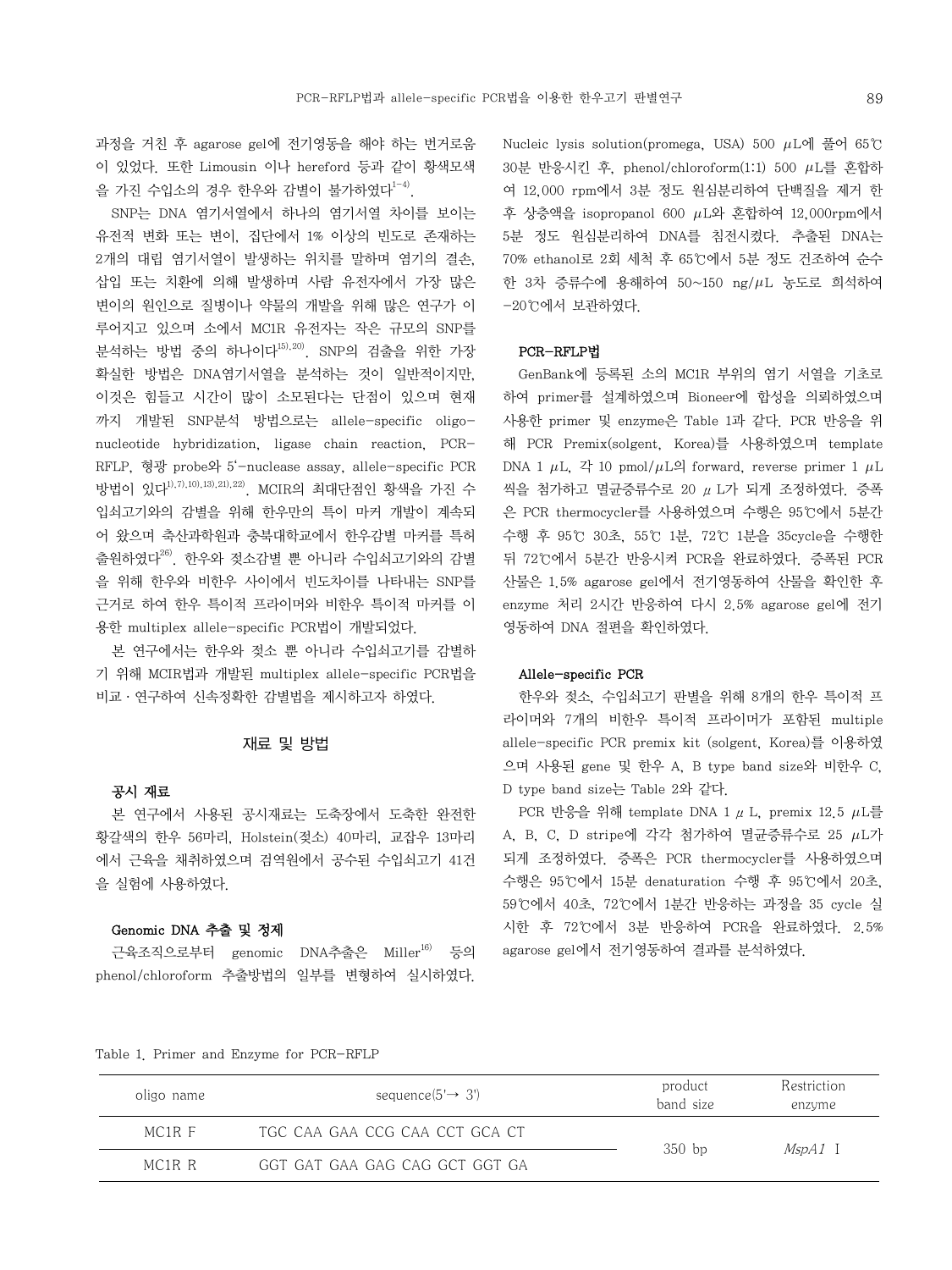| Band | Gene         | $A$ –type | $B$ -type | Band           | Gene        | $C$ – type | $D$ -type |
|------|--------------|-----------|-----------|----------------|-------------|------------|-----------|
|      | $LM371 - 1$  | 501bp     | 501bp     |                | $LM215-1$   | 422bp      | 422bp     |
| 2    | FASN         | 449bp     | 340bp     | $\overline{2}$ | $UPK18-2$   | 369bp      | 372bp     |
| 3    | CBNU003      | 302bp     | 302bp     | 3              | <b>BR36</b> | 321bp      | 320bp     |
| 4    | <b>BR200</b> | 274bp     | 227bp     | $\overline{4}$ | LM68        | 276bp      | 275bp     |
| 5    | $LM215 - 1$  | 242bp     | 422bp     | 5              | <b>MGC</b>  | 250bp      | 250bp     |
| 6    | <b>BR187</b> | 211bp     | 268bp     | 6              | Caveolin 3  | 202bp      | 202bp     |
|      | LM70         | 181bp     | 177bp     | 7              | LM32        | 166bp      | 166bp     |
| 8    | CBNU023      | 151bp     | 152bp     |                |             |            |           |
|      |              |           |           |                |             |            |           |

Table 2. Gene and band size for Hanwoo(A, B type) and non-hanwoo(C, D type)

### 결과 및 고찰

#### PCR-RFLP법

소의 모색에서 붉은 피모색(황색)과 검정색을 발현시키는 MC1R의 유전자내의 변이를 확인하기 위하여 공시재료에 대하여 특별히 제작된 primer를 사용하여 PCR을 수행하고 제한효소 처리하여 밴드의 차이를 확인하였다. 유전자의 변이는 99번째 아미노산 코돈인 CTG에서 CCG로 치환되는 SNP를 보이며 제한 효소 MspA1Ⅰ을 이용하여 한우형과 젖소형의 구분이 가능하다.

소의 MC1R 수용체 유전자에는 3개의 대립유전자(E $^{\textrm{\tiny{\rm{D}}}}$ ,e, E $^{\textrm{\tiny{\rm{+}}}}$ 가 존재한다. 한우의 경우 열성유전자인 붉은 피모색(ee)이 90%이 상을 보이며 나머지 10%에서 다양한 피모색 유전자형(E+ E+ ,E+ e)을 가진다고 알려져 있다. 제한효소 처리 시에 한우형 유전자(E+ ,e)는 154, 196bp를 나타낸다. 따라서 한우형에서는 Fig. 1와 같이 항상 동일한 밴드양상인 154bp와 196bp 두개의 단편을 나타낸다. 젖소형의 경우 E 유전자를 가짐으로 48bp, 106bp, 196bp 세 개의 단편을 보인다. PCR-RFLP 법을 이용하 여 공시재료를 대상으로 분석한 결과 한우고기 56건, 젖소고기 40건의 분석결과 한우고기는 154bp, 196bp 두가지 밴드를 나타 내는 한우형으로 젖소고기는 주로 106bp, 196bp 2가지 밴드, 일부는 48bp 세가지 밴드를 나타내는 젖소형으로 판별되어 축 종과 100% 일치하는 결과를 보였다. 그러나 수입쇠고기를 대상 으로 분석한 결과 Fig. 2와 같이 41건 시료 중 29건에서 106bp 가 나타나는 젖소형(비한우형)으로 판별되었으나 12건에서 한 우와 일치하는 밴드를 보여 70%의 낮은 판정율을 보였다.

### Allele-pecific PCR

한우와 비한우 사이에서 빈도차이(>0.3)를 나타내는 SNP 좌 위(locus)를 근거로 A, B, C, D type PCR을 동시에 수행하였 다. 8개의 한우특이적 프라이머를 이용한 A, B type의 밴드를 비교하여 A type의 homo개수를 판별하여 4개 이상, 7개의 비한 우 특이적 프라이머를 이용한 C, D type의 밴드를 비교하여 C type의 homo개수가 4개 미만일 때 한우로 간주하며 확인은 유 전자별 빈도수를 확인할 수 있는 program을 이용하여 판정한다.

Fig. 3은 4 type의 표준 marker의 band 위치를 나타내었으 며 표 2와 같은 위치의 밴드를 marker에서 보이고 있다. 한우고 기 3건을 분석한 결과는 Fig. 4의 lane 1~3, lane 7~9와 Fig. 5의 lane 1~3, lane 7~9이다. A, B type PCR 결과는 Fig. 4 의 lane 1에서 A type의 homo개수는 6, lane 2에서는 4, lane 3에서 5를 보였으며 Fig. 5의 C, D type PCR의 결과 C type의 homo 개수가 lane 1에서 2, lane 2에서 0, lane 3에서 2개를 나타내어 한우로 판정되었다. 반면 수입쇠고기 3건을 분석한 결 과는 Fig. 4의 lane  $4~6$ , lane  $10~12$ 와 Fig. 5의 lane  $4~6$ . lane 10~12이다. A, B type PCR 결과는 Fig. 4의 lane 4에서 A type의 homo 개수는 0, lane 5에서는 2, lane 6에서 3를 보 였으며 Fig 5의 C, D type PCR의 결과 C type의 homo 개수가 lane 4에서 4, lane 2에서 5, lane 3에서 4개를 나타내어 비한 우로 판정되었다. 이러한 과정으로 한우고기 56건을 판정한 결 과 56건에서 한우형으로 판정되었고 수입쇠고기 41건에 대한 분 석은 38건에서 비한우로 판정되어 92%의 정확도를 보였다.



Fig. 1. PCR-RFLP standard marker. Lane 1 : MC1R standard mar ker, lane 2 : Hanwoo DNA, lane 3 : Holstein DNA, Lane 4 : Crossbreed DNA.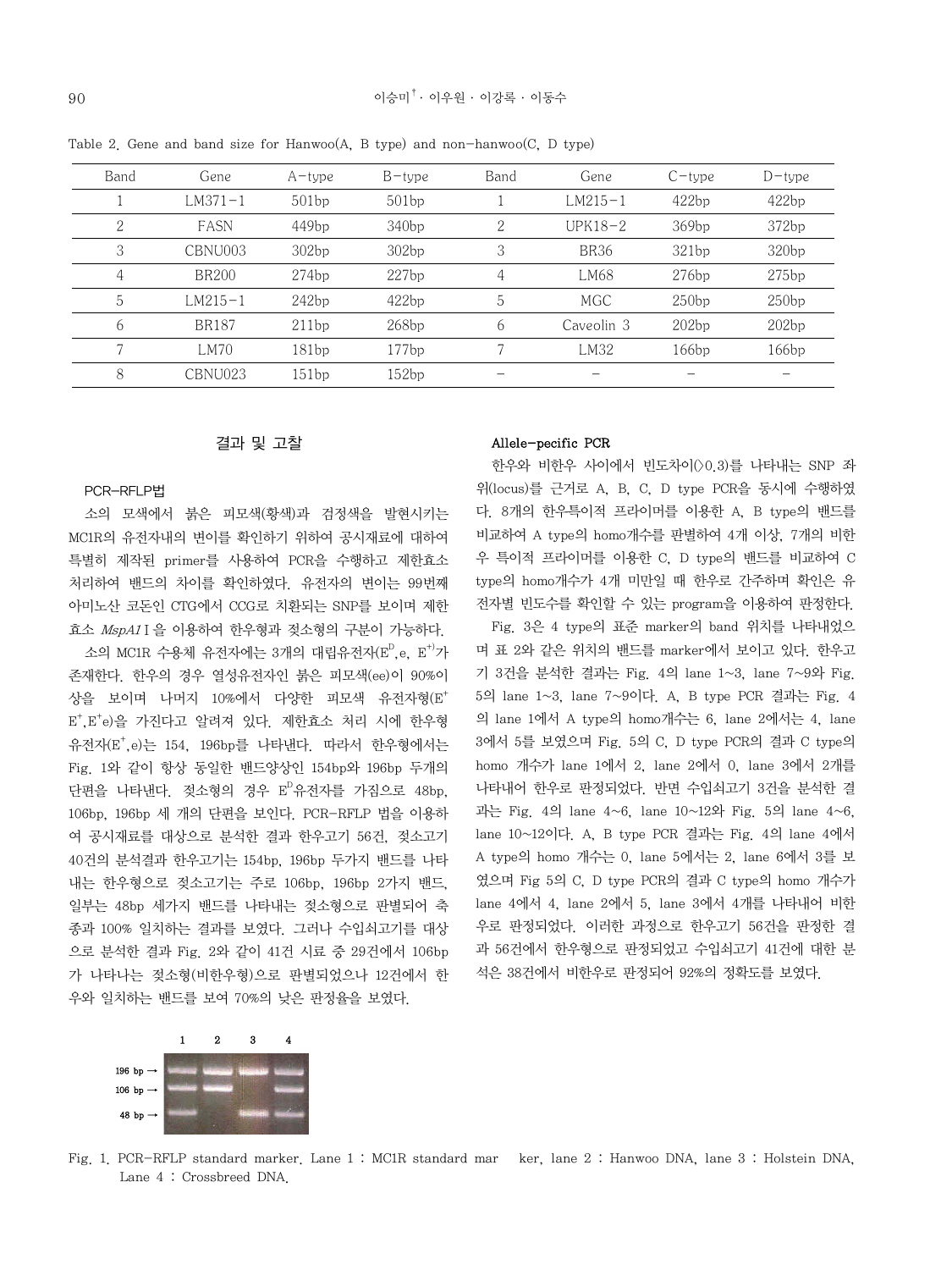

Fig. 2. PCR-RFLP using MC1R gene and MspA1 I in imported beefs.



Fig. 3. Multiplex allele-specific PCR using 8 genes of Hanwo specific SNP(A,B) and 7 genes of non-Hanwoo specific  $SNP(C, D)$ 



Fig. 4. Allele-specific PCR with Hanwoo specific marker(A, B Type). lane  $1~3$ : Hanwoo A type, lane  $4~6$ : imported beef A type, lane  $7{\sim}9$ : Hanwoo B type, lane  $10{\sim}12$ : imported beef B type.

| M 1 2 3 4 5 6 |  |  |  |  |  |  | M 7 8 9 10 11 12 |  |
|---------------|--|--|--|--|--|--|------------------|--|
|               |  |  |  |  |  |  |                  |  |
|               |  |  |  |  |  |  |                  |  |
|               |  |  |  |  |  |  |                  |  |
|               |  |  |  |  |  |  |                  |  |
|               |  |  |  |  |  |  |                  |  |

Fig. 5. Allele-pecific PCR with non-Hanwoo specific marker(C, D Type). Lane  $1\sim 3$ : Hanwoo C type, lane  $4\sim 6$ : imported beef C type, lane  $7~9$ : Hanwoo D type, lane  $10~12$ : imported beef D type.

### 결 론

국내 소비자들의 한우고기 선호 및 원산지표시제 시행에 따 라 축산물의 정확한 유통에 관심을 가지면서 분자유전학적인 축종감별의 연구가 활발히 진행되어왔다. 그 중 표현형으로 쉽 게 판별되는 모색에 관한 유전자의 발현에 영향을 미치는 여러 후보 유전자들 중 MC1R, ASIP 및 TYRP1 유전자는 모색의 표 현형 변이에 주된 영향을 미치는 유전자들로 알려져 다수의 선

행 연구가 되었다4),5). 특히 Extension 좌위의 MC1R은 ASIP유 전자와 함께 멜라닌의 확산 및 합성을 자극함으로써 검정색소 와 붉은 색소의 발현양을 조절하는 유전자이다 $^{111,121,171}$ . 젖소고 기와 한우고기를 감별하기 위한 유전자 분석기술이 여러 연구 자들에 의해서 시도된 바 있으나, 과거에 연구되었던 random amplified polymorphic DNA(RAPD) 분석방법을 이용하여 수 행한 결과는 실험의 재현성 등 여러 가지 문제점이 발생하여 실용화되지 않았다 $^{61,19}$ . 김 등과 정 등이 제시한 PCR-RFLP법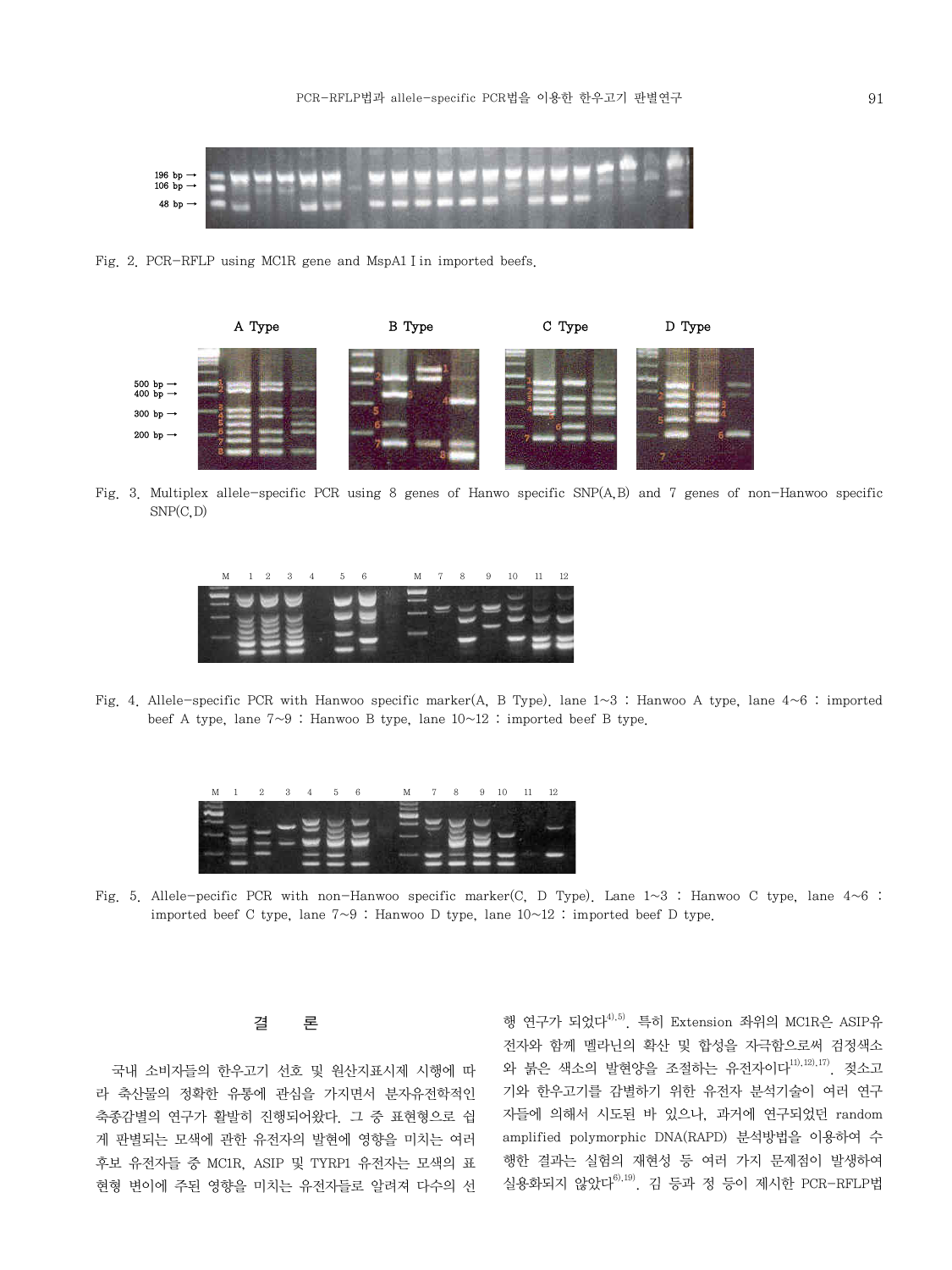과 PCR-SSCP을 이용하여 모색이 검정색인 품종과 황갈색인 품종에서 각각 다른 DNA band를 확인하였다 $4^{(4),5),7}$ . MC1R 유전 자의 변이를 확인하기 위하여 제한효소처리 후 절단된 DNA band를 확인하여 한우와 젖소를 구분할 수 있는 분석법을 정립하였고 많은 기관에서 활용되고 있다. 그러나 PCR 산물을 제한효소로 다시 처리해야하고 DNA band 크기가 작아져서 이 를 확인하기 위해서는 2~3% metaphore agarose gel 또는 polyacrylamide gel에 전기영동을 한 후 sliver stain을 해야 하므로 많은 시간과 노력이 소요된다는 단점들이 있었다. 이러 한 제한효소를 이용한 분석의 단점을 보완하면서 SNP typing 이 가능한 allele specific PCR 방법들이(AS-PCR) 최근 여러 연구자들에 의해서 개발되었다 $^{23-25)}$ . 고 등이 고안한 multiplex allele specific PCR방법을 이용한 판별법은 한우의 MC1R 유 전자내의 SNP를 확인하기 위하여 네가지 primer를 이용하여 제한효소 처리없이 한우고기와 젖소고기를 구별해내고 비특이 밴드 생성을 감소시키는 편리한 방법을 고안하였다<sup>3),25)</sup>. 그러나 수입종의 Hereford의 모색은 한우처럼 적갈색으로 MCIR 유전 자에 근거한 MAS-PCR방법을 이용하여 한우와 완벽하게 구분 되지 않았다. 수입우와 한우와의 감별을 위해서는 더 많은 SNP 를 이용하면서도 신속한 진단법이 필요하게 되었고 이에 본 연 구에서 8개의 한우 특이유전자와 7개의 비한우 특이유전자를 이용한 AS-PCR을 수행하고 이전의 방법과 비교를 하였다. 그 결과 PCR-RFLP법에서의 수입쇠고기와 한우와의 감별법과 AS-PCR법을 비교해본 결과 70%의 정확도에서 92%까지 정확 도가 증가하여 본 연구에서 사용된 판별법이 수입쇠고기 판별 에서 우수한 효과를 나타내었다. 그러나 교잡우에서의 비한우 판정이 완벽하지 못한 점은 보완해야 할 사항이며 더 많은 교 잡우 시료에 의한 정확한 판정이 요구된다. 또한 한우 특이, 비 한우 특이 밴드 이외의 비특이 밴드의 출현이 때로 나타나기도 하는데 이는 DNA의 순도와 정제와 관련된다고 사료된다. 이 경우 DNA를 재분리하거나 재시험 시에 보완되어 질 수 있는 사항으로 판단된다. 향후 고시된 한우확인시험법과의 비교분석 을 실시하고 단점을 보완한다면 신속한 진단법의 하나로 이용 될 수 있으리라 판단된다.

# 참 고 문 헌

- 1. 박성도, 김태중, 이재일. 소 모색관련 MC1R 유전자의 SNP 와 관련한 MBG probe에 기초한 real-time PCR을 이용한 한우육과 Holstein육의 판별. 대한수의학회지 45(1), pp.2  $5 \sim 28(2005)$ .
- 2. 도경탁, 신희영, 이종혁, 김내수, 박응우, 윤두학, 김관석. 한우에서 모색관련 유전자 변이에 관한 연구. 한국동물자원 과학회지 49(6), pp.711~718(2007).
- 3. 고바라다. Multiplex allele specific PCR방법을 이용한 한

우고기와 젖소고기의 신속한 판별. 대한수의학회지 45(3), pp.351~357(2005).

- 4. 정의룡, 정구현. 모색 발현 유전자의 DNA marker를 이용한 쇠고기 품종판별. 한국식품학회지 24(4), pp.355~360(2004).
- 5. 김태헌, 윤두학, 박응우, 이혜영, 오성종, 정일정, 탁태영, 김경남, 한재용. 소 품종별 Melanocortin Receptor 1 (MC1R)유전자의 유전자형 빈도에 관한 연구. 한국동물자원 학회지 41, pp.735~744(2004).
- 6. 민병록, 한재용, 이무하. RAPD 기법을 이용한 쇠고기의 품 종(한우육, 유우육(Holstein육, 수입우유)구분. 한국축산학 회지 37, pp.651~660(1995).
- 7. 정의룡, 김우태, 김연수, 한상기. 소 모색관련 유전자 MC1R 의 PCR-RFLP Marker를 이용한한우육판별. 한국동물자원 과학회지, 42,pp.379~390(2001).
- 8. 김태중, 박성도, 이재일. 소 모색관련 MC1R 유전자의 SNP 와 관련한 3'tailed primer'를 이용한 한우육의 판별. 한국 동물자원과학회지 46, pp.897~902(2004).
- 9. 홍영호, 정일정, 김태헌, 김희발, 윤두학, 김형선, 조병욱, 한재용. 품종 특이성을 이용한 한우판별 표지인자 개발. 한 국동물유전육종학회지 2, pp.107~114(1998).
- 10. Abravaya K, Carrino JJ, Muldoon S, Lee HH. Detection of point mutations with a modified ligase chain reaction(Gap-LCR). Nucleic Acids Res. 23, pp.675~682(1995).
- 11. Berryers TG, Schmutz SM, Schimpf RJ, Cowan CM, Pottter J. TYRP1 is associated with dun coat colour in Dexter cattle or how now brown cow? Anim Genet pp.34167~175(2003).
- 12. Cone RD, Lu D, Koppula S, Vage DI, Klungland K, Boston B, Chen W, Orth DN, Pouton C, Kesterson RA. The Melanocortin Receptors : Agonists, Antagonists, and the Hormornal Control of Pigmentation. Recent Prog Horm Res 51, pp.287~317(1996).
- 13. Livak KJ. Allele discrimination using fluorogenic probes and the 5' nuclease assay. Genet Anal 14, pp.143~149(1999).
- 14. Joerg H, Freis HR, Meijerink E, Stranzinger GF. Red coat color in Holstein cattle is associated with a deletion in MSHR gene. Mamm Genome 7, pp. 317 $\sim$ 318(1996).
- 15. MaCarthy JJ, Hilfker R. The use of single-nucleotide polymorphism maps in pharmacogenomics. Nat Biotechnol 18, pp.505~508(2000).
- 16. Miller SA, Dykes DD, Polesky HF. A simple salting out procedure for extracting DNA from human nucleated cells. Nucleotic Acids Res. 16, p1215.(1998).